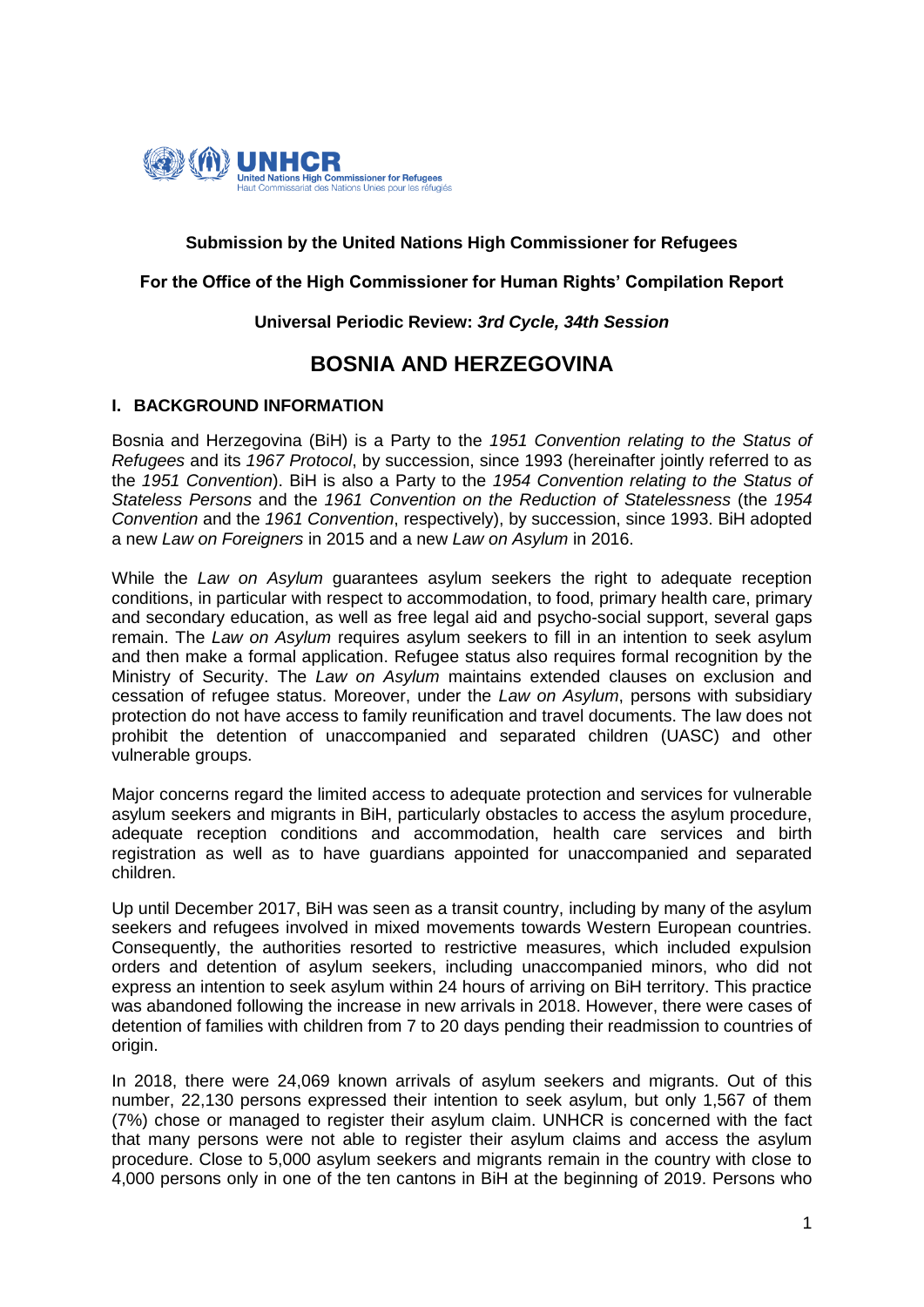expressed an intention to seek asylum but who have not registered their asylum application enjoy limited rights, such as the right to accommodation, including services available in reception centres, and the right to remain in BiH for the period of validity of the attestation on intent to seek asylum. In practice, reception conditions, in particular for vulnerable persons, were inadequate throughout 2018 both for formally registered asylum-seekers and for persons who expressed intention to seek asylum.

As of December 2018, BiH hosts 79 recognized refugees and 30 persons under subsidiary protection. No Convention refugee status was granted since 2014. Additionally, BiH hosts 90 persons identified to be at risk of statelessness. Although the Government devoted great efforts to reduce the number of persons at risk of statelessness among the Roma population, gaps still remain in law and practice with regard to birth registration. Regarding the persons displaced by the conflict that took place in 1992-1995, nearly 97,000 of them still retain the official status of Internally Displaced Persons. There are also 47,000 minority returnees, out of which 30% are in need of durable solutions due to problematic access to rights, lack of adequate housing and infrastructure.

## **II. ACHIEVEMENTS AND POSITIVE DEVELOPMENTS**

**Linked to 2nd cycle UPR recommendation no. 107.165:** "Consistently and rigorously implement the revised strategy for the implementation of Annex VII of the Dayton Peace Agreement and make all efforts to improve the living conditions of internally displaced persons and returnees"(Czech Republic).

Bosnia and Herzegovina has achieved significant progress in the implementation of the revised strategy for the implementation of Annex VII of the Dayton Peace Agreement. The authorities led by the Ministry of Human Rights and Refugees continued strengthening coordination mechanisms grounded on a systemic and needs-based approach. The Regional Housing Program progressed with the completion of 776 housing units and efforts are ongoing for the provision of an additional 1,172 units. Progress was also achieved in the implementation of the CEB II project for the closure of 121 collective centres. These projects have gained greater sustainability thanks to the inclusion of social integration measures to complement the housing solutions.

## **III. KEY PROTECTION ISSUES, CHALLENGES AND RECOMMENDATIONS**

## **Challenges linked to outstanding 2nd cycle UPR recommendations**

## **Issue 1: Birth registration and prevention of statelessness**

1

**Linked to 2nd cycle UPR recommendation no. 107.107:** "Ensure that all children are registered at birth and provide unregistered children with personal documents" (Estonia).

Despite some progress, registration of birth and/or citizenship remains overly complex and costly for many categories or cases, including: children whose parents do not have all required documents, children born abroad to BiH parents before they were returned to BiH under readmission agreements (and subsequently need to register their citizenship), and children whose parents are undocumented foreign migrants or asylum seekers who are not yet formally registered. In addition, the 2015 BiH *Law on Temporary and Permanent Residence* contains provisions<sup>1</sup> which may prevent citizens from registering their residence

<sup>1</sup> Article 8 of the Law on Temporary and Permanent Residence of Citizens of BiH requires individuals to submit evidences for registration of permanent residence, such as proof of ownership or proof that they initiated legalization of the real property. Some persons are unable to provide such evidence, e.g. homeless persons, social cases, many of whom are destitute Roma. The Law contains safeguard provisions for such cases, which need to be clarified to facilitate in practice registration of residence of all BiH citizens.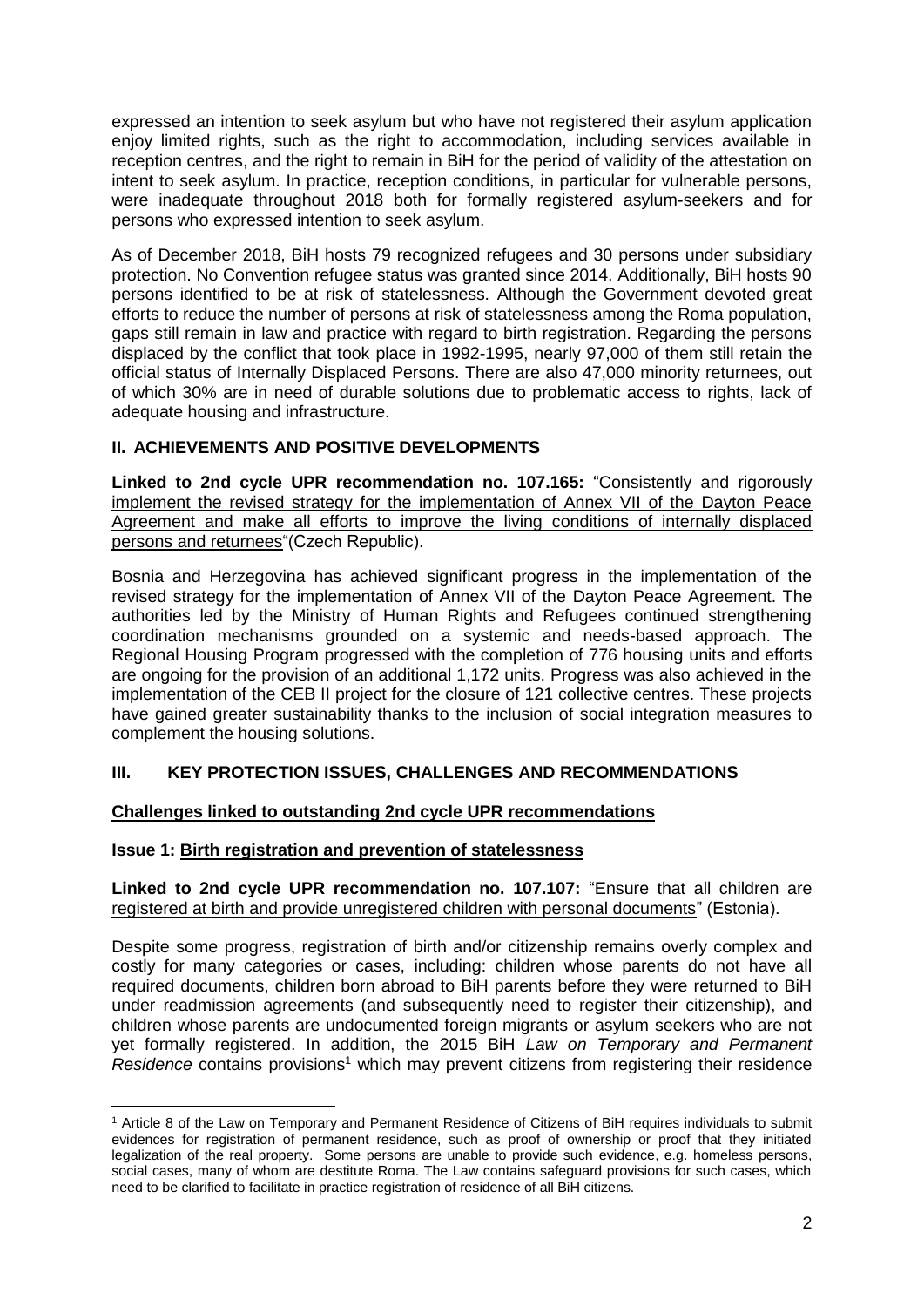and thus obtain identity documents. These provisions may impose additional obstacles to the birth registration of their children.

As of January 2019, there are 90 persons identified as being at risk of statelessness. There is a small number of children born in BiH to foreign undocumented parents who wish to seek asylum but have not been able to formalize their asylum seeker status due to inability to register residence outside of the two official reception centers for asylum seekers and thus did not receive asylum-seeker cards. Birth registration for these children is problematic, since the authorities require the presentation of asylum seeker cards or any other identification documents, despite the fact that there is an obligation to register the birth of all children. The number of such children is likely to increase since registration of asylum claims remains an issue.

## **Recommendations:**

UNHCR recommends that the Government of Bosnia and Herzegovina:

- (a) Accede to the *2006 Council of Europe Convention for the Avoidance of Statelessness in relation to State Succession*;
- (b) Ensure that all children born in BiH are immediately registered at birth, irrespective of their migration status or that of their parents, by alleviating the bureaucratic burden and facilitating procedures;
- (c) Facilitate registration in birth records in BiH of children born abroad to BiH nationals;
- (d) Establishe a sustainable mechanism for prevention, identification and response to risks of statelessness at the local level, including free legal aid in law and in practice; and
- (e) Facilitate procedures of registration of permanent residence by BiH citizens in accordance with the *Law on Temporary and Permanent Residence* and guarantee access to identity documents.

## **Issue 2: Access to rights for internally displaced persons (IDPs) and returnees**

**Linked to 2nd cycle UPR recommendation no. 107.166:** "Ensure that IDPs and returnees can fully enjoy their rights relating to social protection, health care, education, housing, employment and physical security" (Hungary).

Among the 96,830 officially registered IDPs and estimated 47,000 minority returnees, UNHCR estimates that one third are vulnerable and in need of assistance in order to either be able to integrate in local communities or to return to their pre-war homes. Return or local integration prospects are, in particular, affected by an inconsistent application of legislative frameworks at different administrative levels, inadequate policies and fragmentation of administrative procedures that hamper access to health care, education, social protection, adequate housing and employment.

Moreover, although physical security is no longer a major concern, hate crime incidents against minorities still occur. IDPs and returnees cannot access legal aid provided by the government under the same conditions throughout the country. This is a result of the inconsistent eligibility criteria for accessing free legal aid, the defined scope of free legal aid in different administrative entities, and uneven capacities of legal aid providers.<sup>2</sup>

### **Recommendations:**

**.** 

UNHCR recommends that the Government of Bosnia and Herzegovina:

<sup>&</sup>lt;sup>2</sup> The same applies to persons under international protection in BiH, persons seeking asylum, stateless persons and persons at risk of statelessness.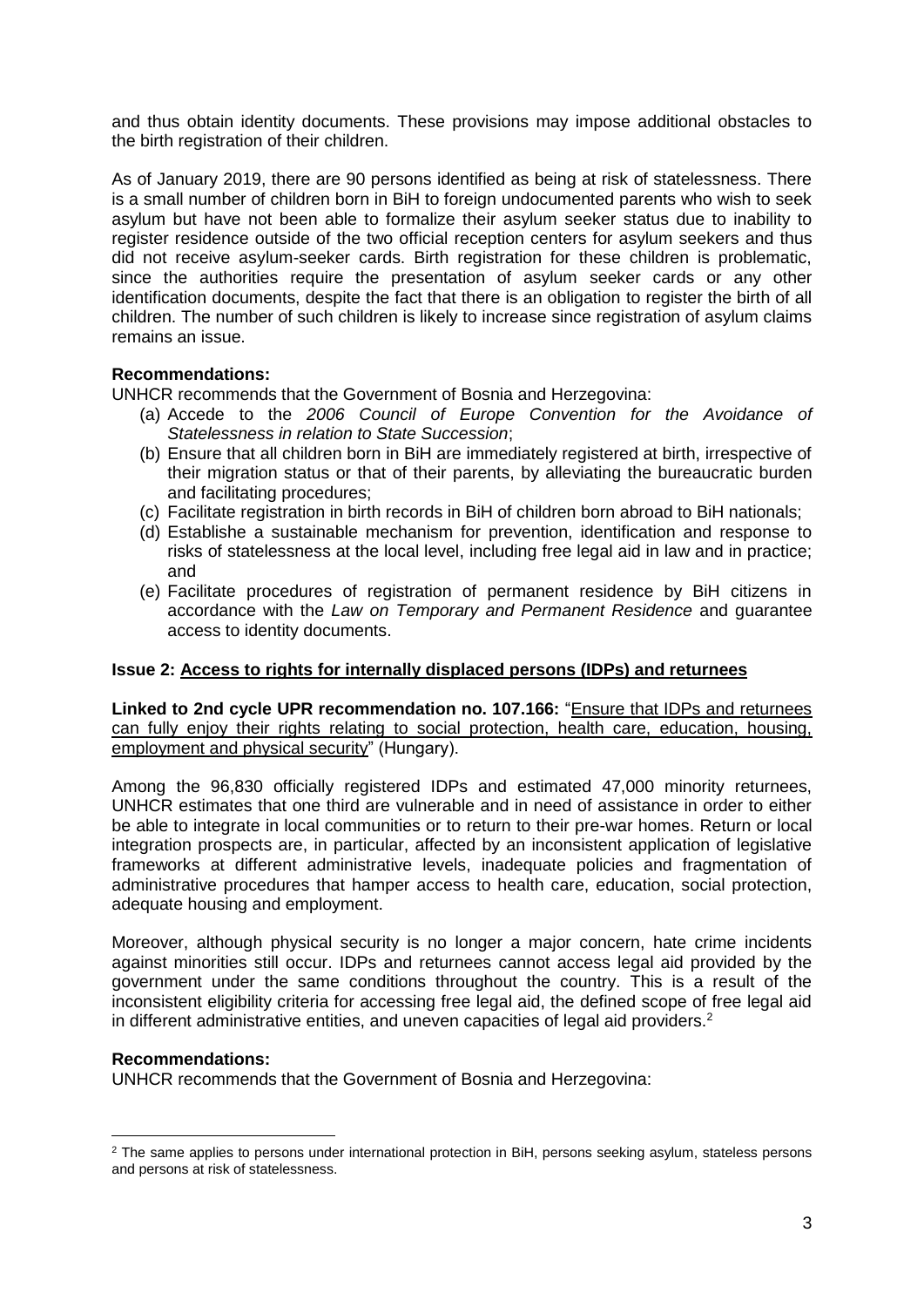- (a) Consider the harmonization of health care and health insurance legislation to facilitate IDPs and returnees' access to health care in practice and across the country;
- (b) Consider the harmonization of social protection legislation to facilitate access to social aid by IDPs and returnees, based on needs:
- (c) Ensure access to adequate housing for IDPs and returnees, including by closing all remaining collective centres, allocating sufficient budgetary resources for housing programmes, developing the social housing legal framework, and establishing complementary local integration programmes; and
- (d) Ensure free legal aid for IDPs and returnees, in law and practice.

## **Additional protection challenges**

### **Issue 3: Access to territory and asylum procedures**

The proper identification and referral of asylum seekers, at the borders and within BiH, remains an issue of concern and as a consequence asylum seekers do not fully enjoy an effective right to seek asylum and to access the territory.

As of December 2017, persons who seek asylum must obtain attestations certifying their intention to seek asylum. The attestation is valid for 14 days, within which they must formally register their asylum claim. Many asylum seekers are unable to register their asylum claims, because they cannot fulfil one of the imposed requirements, namely to indicate a registered residence address in BiH. Furthermore, once the attestations on expressed intent to seek asylum expire, authorities rarely renew them, leaving asylum seekers outside of the asylum process and related rights. In addition, the capacities of the Sector for Asylum are insufficient to ensure timely registration and refugee status determination.

Moreover, the BiH law regulating extradition allows for the extradition of asylum seekers who applied for asylum after an extradition request has been made, in contradiction to international and European Union standards. In 2018, there were two asylum seekers in administrative detention pending extradition. They obtained interim measures from the European Court of Human Rights and the UN Human Rights Committee, respectively, recommending suspension of their extradition orders pending the determination of their asylum claims. These interim measures were respected only in one case.

### **Recommendations:**

UNHCR recommends that the Government of Bosnia and Herzegovina:

- (a) Strengthen national capacities to identify and refer asylum seekers at the borders and within the country;
- (b) Enhance the capacity of the responsible authorities to process asylum claims in a reasonable time;
- (c) Ensure access to asylum for all by facilitating renewal and/or extension of attestation on expressed intent to seek asylum, waiving the mandatory fees and need to register a residence address; and
- (d) Amend BiH extradition legislation to suspend extradition pending the final determination of asylum claims, in line with international human rights instruments.

### **Issue 4: Reception conditions for asylum seekers and migrants**

Reception sites fall short of responding to asylum seekers' needs and ensuring their protection. For instance, a great number of people stayed without shelter in deplorable living conditions in the Una-Sana Canton throughout 2018. Despite the increase in the number of reception centres, the shelter capacity for vulnerable persons, UASCs, survivors of sexual and gender-based violence (SGBV), single women and families fails to meet the foreseen needs. At the same time, access to humanitarian assistance remains a challenge, and the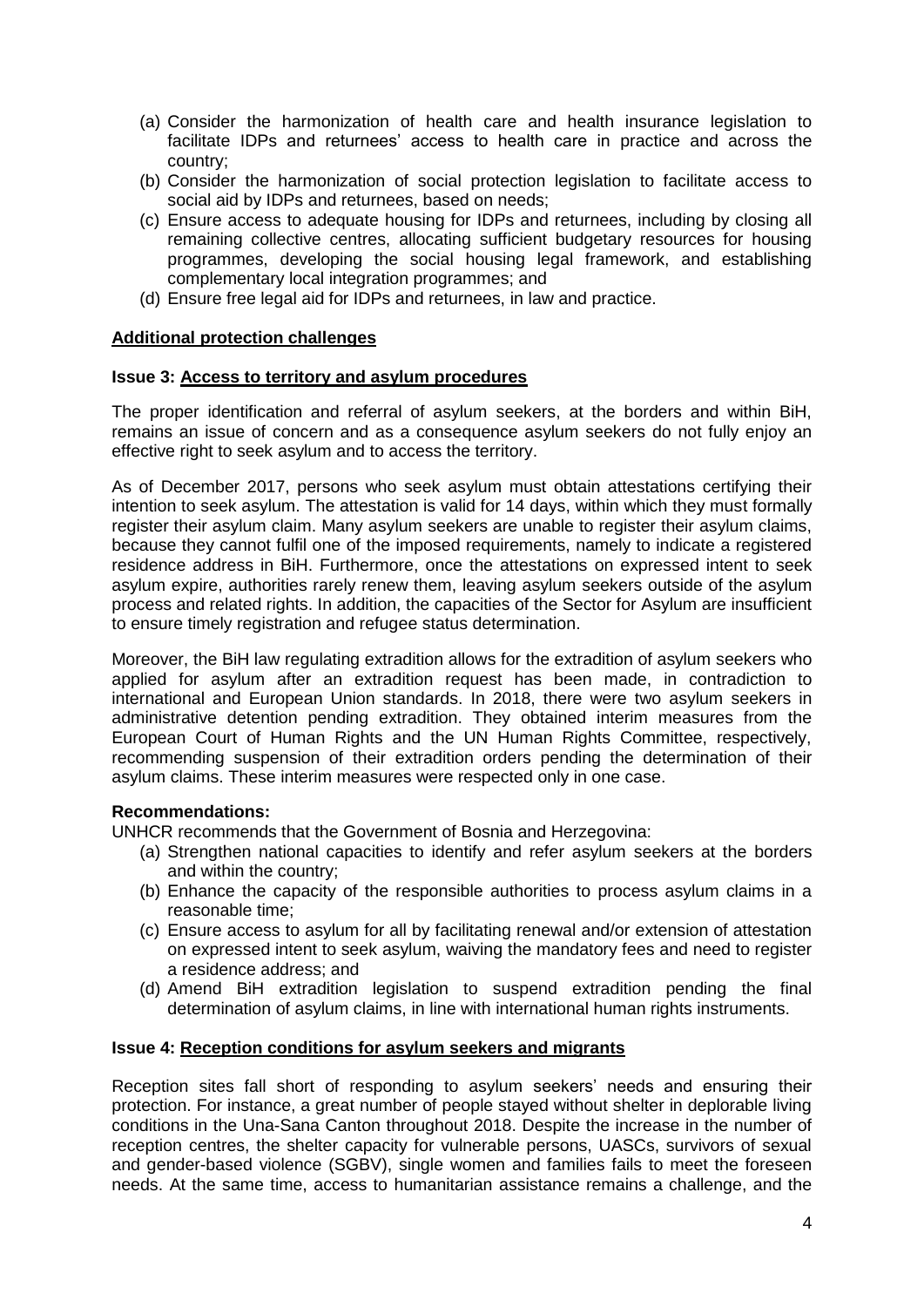process to access accommodation for asylum-seekers is particularly cumbersome. In addition to the dire situation of accommodation and living conditions, the risk of SGBV, including rape, sexual harassment and domestic violence is prevalent in reception centres affecting particularly asylum seeking women, girls and UASC. Institutional responses to cases of SGBV are limited, if not absent.

Furthermore, asylum seekers have limited access to health care services. Primary health care services are only accessible to asylum seekers who formalised their status and are accommodated in the asylum centres in Trnovo and Mostar. However, primary health care does not cover hospitalization and medical assistance at child birth. Access to health care is further limited for asylum seekers who are accommodated outside the asylum centres.<sup>3</sup>

## **Recommendations:**

UNHCR recommends that the Government of Bosnia and Herzegovina:

- (a) Improve reception conditions for asylum seekers and migrants by:
	- i. increasing accommodation capacities, including protection-sensitive housing for vulnerable categories;
	- ii. streamlining processes to access reception centres;
	- iii. ensuring adequate access to health care, including secondary and tertiary health care in specific situations; and
	- iv. strengthening the capacity of the Centres for Social Welfare, police and health centres to respond to cases of SGBV, including cases of domestic violence.

## **Issue 5: Protection of Unaccompanied and Separated Children**

National authorities, including the Border Police and Service for Foreigners' Affairs, lack proper capacity to identify migrant and asylum seeking UASCs, or to timely ensure guardianship measures as required by the *Law on Asylum and Entity Family Law*. For these reasons, children do not receive specialized assistance, are not accommodated in protection-sensitive lodging and often remain exposed to security and protection risks. To fill this gap, in 2018, UNHCR, with the help of partners specialized in addressing psychosocial issues, identified 429 asylum seeking and migrant UASC. Due to limited capacity, guardians were appointed to only 103 UASC, who were then able to access asylum procedures with their guardian's support. In fact, guardianship is limited to representation in the asylum procedure or provision of care during accommodation in a temporary reception centre. The best interest of UASC is often neglected due to lack of capacity of Centres of Social Welfare.

## **Recommendations:**

UNHCR recommends that the Government of Bosnia and Herzegovina:

- (a) Ensure that appropriate protection and assistance is provided to all children including migrant and asylum seeking UASC by:
	- i. stepping up identification and referral capacities;
	- ii. facilitating access to guardianship and asylum procedures for UASC as a priority;
	- iii. adopting and implementing Standard Operating Procedures on the protection and provision of assistance within the national protection system;
	- iv. ensuring protection-sensitive accommodation for UASC; and
	- v. ensuring that the best interest of the child is the primary consideration in all measures concerning migrant and asylum-seeking UASC.

## **UNHCR, March 2019**

<sup>1</sup> <sup>3</sup> The BiH Ministry of Security only ensures primary health care services in Asylum Centers (Trnovo and Mostar) and only to persons who have formalised their status as asylum-seekers. Asylum-seekers in urban environment have to travel to the Asylum Centre Delijas where health care is ensured in order to be referred to the health care institution. Otherwise, many relay on temporary and project based services in Una Sana Canton or rely on volunteers to get support to access health care.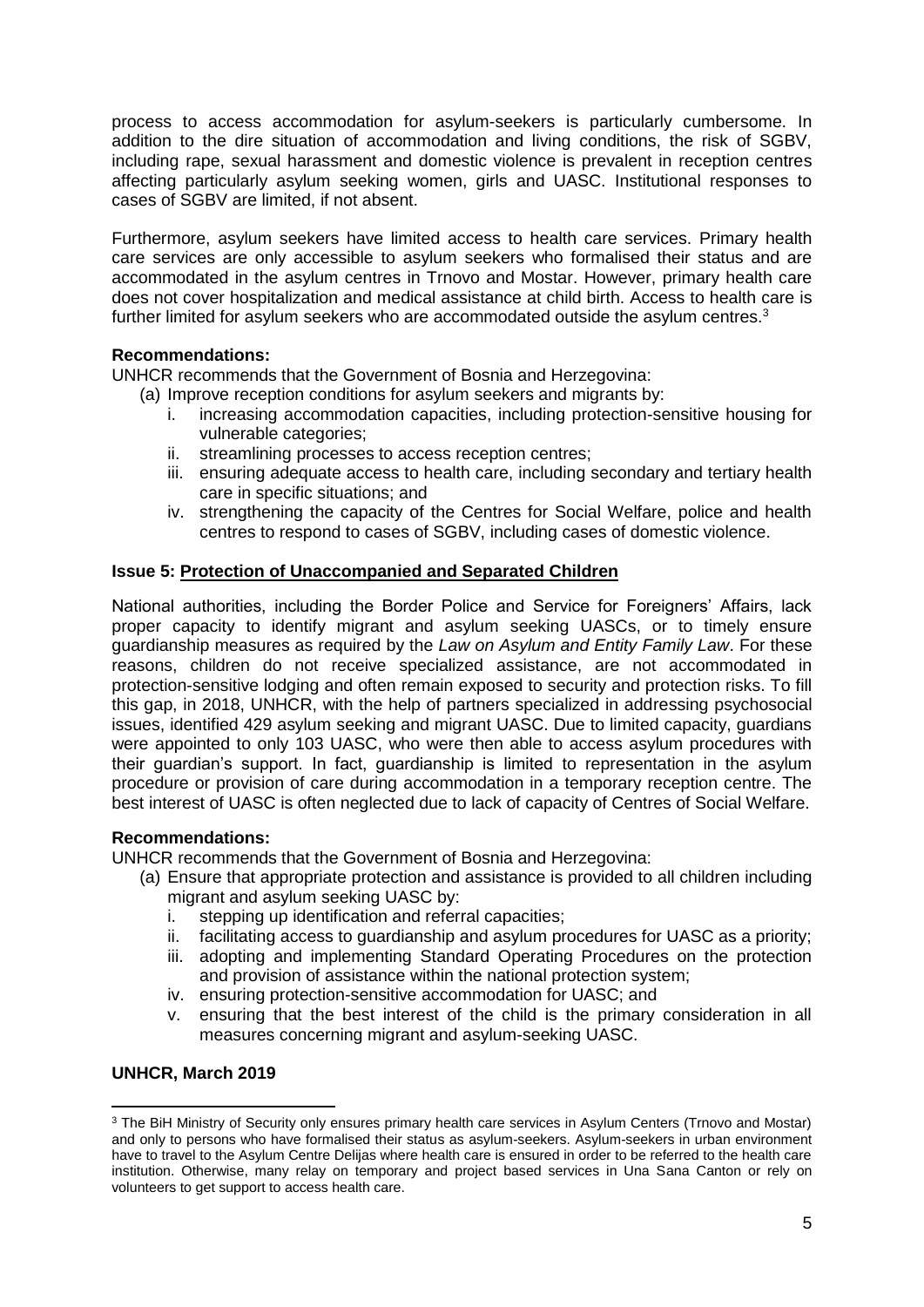# **ANNEX**

### **Excerpts of relevant Recommendations from the 2nd cycle Universal Periodic Review, Concluding Observations from UN Treaty Bodies and Recommendations of Special Procedures mandate holders**

# **BOSNIA AND HERZEGOVINA**

We would like to bring your attention to the following excerpts from the 2nd cycle UPR recommendations and UN Treaty Monitoring Bodies' Concluding Observations reports relating to issues of interest and persons of concern to UNHCR with regards to BOSNIA AND HERZEGOVINA.

## **I. Universal Periodic Review (Second Cycle – 2014)**

| Recommendation <sup>4</sup>                                                                                                                                                                                                                                                                                                                                        | Recommending<br>State/s     | Position <sup>5</sup> |  |  |
|--------------------------------------------------------------------------------------------------------------------------------------------------------------------------------------------------------------------------------------------------------------------------------------------------------------------------------------------------------------------|-----------------------------|-----------------------|--|--|
| Refugees, asylum-seekers, stateless and displaced persons                                                                                                                                                                                                                                                                                                          |                             |                       |  |  |
| 107.164 Reinvigorate efforts to fulfil article VII of the Dayton Accords,<br>guaranteeing refugees the right to return to their homes of origin;                                                                                                                                                                                                                   | United States of<br>America | Supported             |  |  |
| 107.165 Consistently and rigorously implement the revised strategy for the<br>implementation of Annex VII of the Dayton Peace Agreement and make all<br>efforts to improve the living conditions of internally displaced persons and<br>returnees:                                                                                                                 | Czech Republic              | Supported             |  |  |
| 107.166 Ensure that IDPs and returnees can fully enjoy their rights relating<br>to social protection, health care, education, housing, employment and<br>physical security;                                                                                                                                                                                        | Hungary                     | Supported             |  |  |
| <b>Birth registration</b>                                                                                                                                                                                                                                                                                                                                          |                             |                       |  |  |
| 107.106 Ensure that all children born in the country, who have not been<br>registered, are provided with birth certificates and personal documents;                                                                                                                                                                                                                | <b>Czech Republic</b>       | Supported             |  |  |
| 107.107 Ensure that all children are registered at birth and provide<br>unregistered children with personal documents;                                                                                                                                                                                                                                             | Estonia                     | Supported             |  |  |
| 107.108 Take further steps to ensure registration of all births and provide<br>identity documents to all persons whose birth was not registered;                                                                                                                                                                                                                   | Romania                     | Supported             |  |  |
| 107.109 Consider stepping up efforts to achieve free and universal birth<br>registration by, among other measures, harmonizing State and local<br>Government entities' legislation pertaining to civil registration and<br>eliminating remaining obstacles that prevent Roma women from registering<br>births and obtaining birth certificates for their children; | Philippines                 | Supported             |  |  |
| <b>Trafficking and exploitation</b>                                                                                                                                                                                                                                                                                                                                |                             |                       |  |  |
| 107.76 Prosecute the exploitation and trafficking of children, in particular of<br>girls from ethnic minorities forced into early marriage;                                                                                                                                                                                                                        | Sierra Leone                | Supported             |  |  |
| 107.77 Address serious problems associated with pursuing perpetrators of<br>child pornography and other forms of sexual exploitation and sexual abuse<br>of children and providing assistance for and protection of victims and                                                                                                                                    | Iran                        | Supported             |  |  |

<sup>4</sup> All recommendations made to Bosnia and Herzegovina during its 2nd cycle UPR can be found in: "Report of the Working Group on the Universal Periodic Review of Bosnia and Herzegovina" (4 December 2014), A/HRC/28/17, available at: [https://www.ohchr.org/EN/HRBodies/UPR/Pages/BAIndex.aspx.](https://www.ohchr.org/EN/HRBodies/UPR/Pages/BAIndex.aspx)

**.** 

**<sup>5</sup>** Bosnia and Herzegovina's responses can be found at: *https://www.uprinfo.org/database/index.php?limit=0&f\_SUR=22&f\_SMR=All&order=&orderDir=ASC&orderP=true&f\_Issue=All&s earchReco=&resultMax=300&response=&action\_type=&session=&SuRRgrp=&SuROrg=&SMRRgrp=&SMROrg= &pledges=RecoOnly*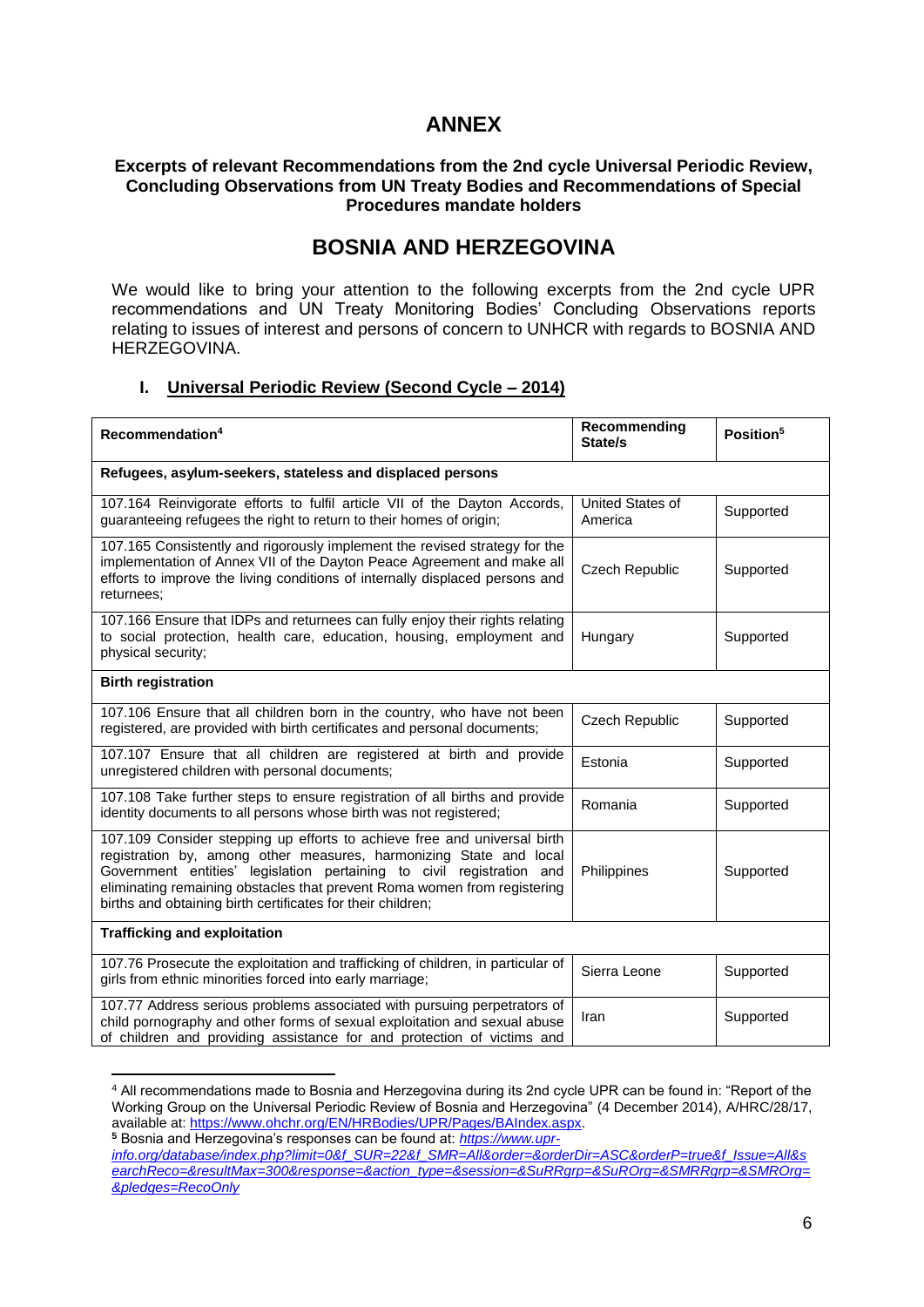| witnesses;                                                                                                                                                                                                                                                                                             |                             |           |  |  |
|--------------------------------------------------------------------------------------------------------------------------------------------------------------------------------------------------------------------------------------------------------------------------------------------------------|-----------------------------|-----------|--|--|
| 107.78 Make necessary amendments to the national legislation in order to<br>bring it into line with international obligations and commitments for the<br>protection of children and in particular for their protection against sexual<br>abuses, as well as against trafficking of persons;            | Switzerland                 | Noted     |  |  |
| 107.79 Raise public awareness of the Council of Europe Convention on<br>the Protection of Children against Sexual Exploitation and Sexual Abuse;                                                                                                                                                       | Lithuania                   | Supported |  |  |
| 107.81 Amend laws to explicitly prohibit all forms of human trafficking, with<br>a specific focus on child labour and forced begging;                                                                                                                                                                  | United States of<br>America | Supported |  |  |
| 107.84 Maintain its efforts in the area of combating trafficking in persons,<br>especially women and children, including through a victim-oriented<br>approach and an enhanced level of international and regional cooperation;                                                                        | Egypt                       | Supported |  |  |
| Torture, war crimes and ill treatment                                                                                                                                                                                                                                                                  |                             |           |  |  |
| 107.97 Adopt a law on reparation and compensation for victims of torture<br>during the war;                                                                                                                                                                                                            | France                      | Noted     |  |  |
| 107.98 Continue efforts to fight impunity for serious violations of human<br>rights committed during the armed conflict;                                                                                                                                                                               | Argentina                   | Supported |  |  |
| 107.99 Modify the criminal codes with a view to harmonizing them and<br>bringing them into conformity with international criminal law obligations and<br>commitments in the sphere of proceedings against perpetrators of<br>international crimes, in particular war crimes involving sexual violence; | Switzerland                 | Noted     |  |  |
| 107.100 Harmonize the penal code applied in cases of war crimes, in<br>addition to the review of verdicts where appropriate. In addition, it is<br>necessary to define adequately the condition of victims of war and to<br>provide necessary reparation;                                              | Chile                       | Noted     |  |  |
| <b>Equality and non-discrimination</b>                                                                                                                                                                                                                                                                 |                             |           |  |  |
| 107.119 Make the necessary constitutional changes to end discrimination<br>against minorities in exercising their right to full political participation;                                                                                                                                               | Australia                   | Supported |  |  |
| 107.134 Ensure that all people in Bosnia Herzegovina including returnees,<br>people with disabilities or Roma, have access to public services, including<br>health care and education without discrimination;                                                                                          | Belgium                     | Noted     |  |  |
| 107.135 Develop as a matter of priority a multi-ethnic, inclusive and non-<br>discriminatory common core curriculum, with all levels of Government<br>ensuring that the content of school textbooks promotes and encourages<br>tolerance among ethnic minority groups;                                 | Slovenia                    | Noted     |  |  |
| 107.131 Adopt additional measures to achieve gender equality, in policy<br>formulation and decision-making at all levels of Government;                                                                                                                                                                | <b>Bahrain</b>              | Supported |  |  |
| 107.132 Fully ensure gender equality in labour recruitment and<br>appointments to political posts;                                                                                                                                                                                                     | <b>Russian Federation</b>   | Supported |  |  |
| Freedom of expression and assembly                                                                                                                                                                                                                                                                     |                             |           |  |  |
| 107.111 Take the necessary measures to guarantee, in all circumstances,<br>full respect for freedom of expression and freedom of the press;                                                                                                                                                            | France                      | Supported |  |  |
| 107.114 Ensure the protection of journalists, media personnel and human<br>rights defenders against any attacks, investigate and prosecute such<br>attacks and bring those responsible to justice                                                                                                      | Estonia                     | Supported |  |  |
| 107.117 Use international good practices as specific benchmarks for<br>progress to improve the situation of the media community, as proposed by<br>the media freedom representative of the Organization for Security and<br>Cooperation in Europe, Dunja Mijatović;                                    | Lithuania                   | Supported |  |  |
| 107.118 Protect freedom of assembly and hold accountable any police<br>officers involved1;                                                                                                                                                                                                             | Lithuania                   | Supported |  |  |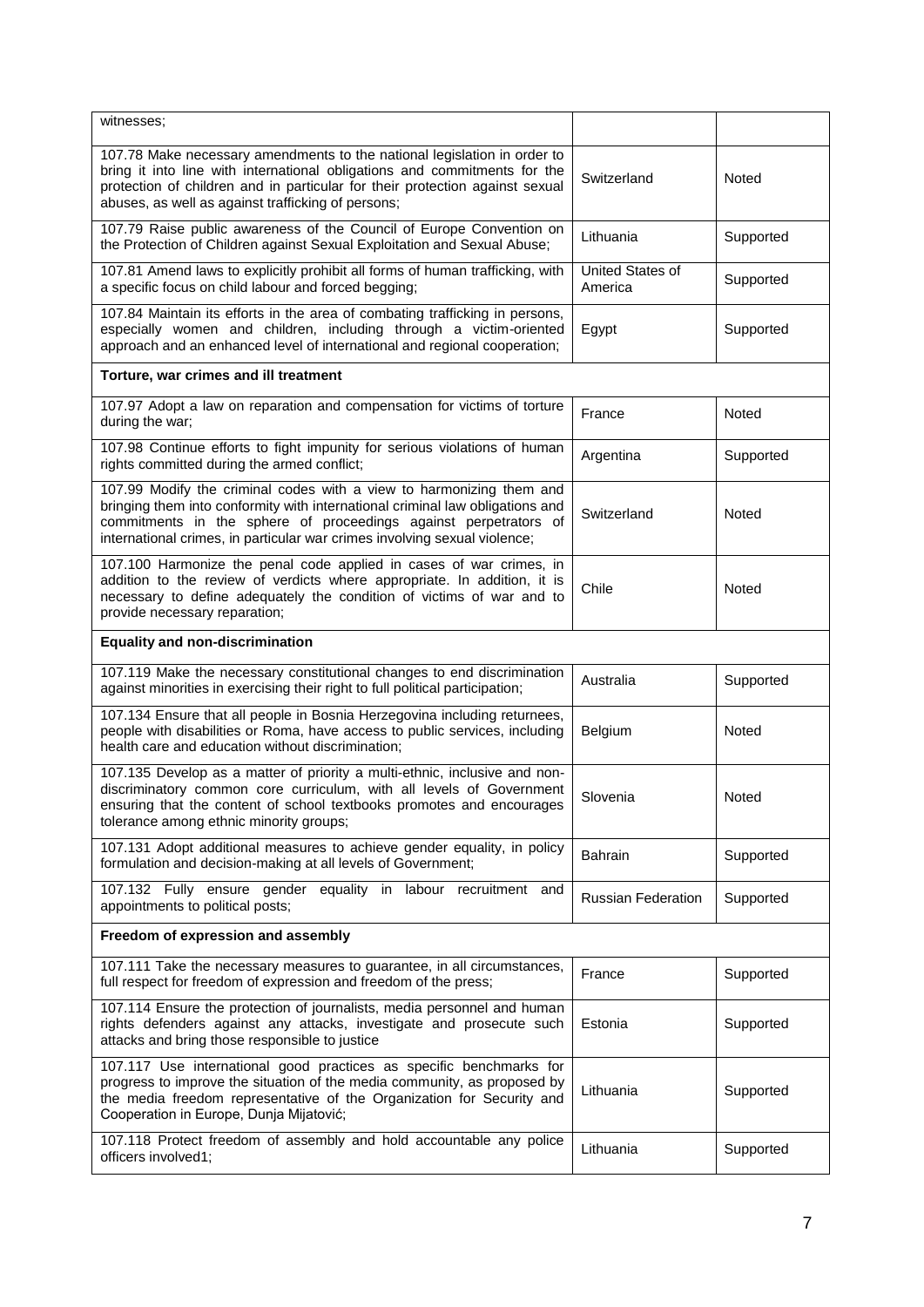| Racism, xenophobia and hate crimes                                                                                                                                                                                                 |           |           |
|------------------------------------------------------------------------------------------------------------------------------------------------------------------------------------------------------------------------------------|-----------|-----------|
| 107.41 Enact legislation and norms prohibiting the creation of associations<br>that promote and disseminate hate speech and racism, consistent with<br>appropriate international instruments;                                      | Chile     | Supported |
| 107.43 Redouble its efforts to combat public manifestation of hate speech<br>and intolerance;                                                                                                                                      | Indonesia | Supported |
| legislation to combat incitement to hate and<br>107.44 Strengthen<br>discrimination on the grounds of ethnicity, culture, religion or nationality,<br>particularly when it comes in political statements or from public officials; | Mexico    | Noted     |

## **II. Treaty Bodies**

## **Human Rights Committee**

#### Concluding Observations, (13 April 2017), [CCPR/C/BIH/CO/3](https://tbinternet.ohchr.org/_layouts/treatybodyexternal/Download.aspx?symbolno=CCPR/C/BIH/CO/3&Lang=En)

### **Protection of minors and the rights of the child**

33. The Committee is concerned about the practice of arranged marriages involving Roma minors, including those between the ages of 12 and 14 years, and the reluctance of prosecutors to investigate cases that may involve child trafficking and to prosecute offenders (arts. 8 and 24).

### **34. The State party should implement programmes specifically designed to reduce the incidence of child marriages and train prosecutors to investigate cases of early marriage linked to the trafficking in persons.**

### **Refugees and displaced persons**

35. While welcoming the State party's efforts towards closing collective centres for internally displaced persons and providing them with alternative housing, the Committee remains concerned that returnees and internally displaced persons continue to face discrimination, including in employment and education, which hampers their reintegration into society. It is further concerned at reports that persons granted subsidiary international protection do not receive access to services on an equal basis with refugees (arts. 12 and 26).

**36. The State party should strengthen its efforts to fully implement the revised strategy for the implementation of annex VII to the Dayton Peace Agreement to facilitate reintegration of returnees and internally displaced persons and enjoyment of their rights without discrimination. It should also continue its efforts to close collective centres and provide internally displaced persons with alternative housing solutions and ensure that persons granted with international subsidiary protection receive access to services on an equal basis with refugees, including for family reunification and travel documents.**

### **Rights of persons belonging to ethnic, religious or linguistic minorities**

39. While welcoming the efforts made by the State party to eliminate discrimination against the Roma, including improvements in birth registration among the Roma population and increased enrolment of Roma children in schools, the Committee remains concerned about persistent de facto discrimination with respect to Roma children accessing education,, high unemployment rates and the lack of access to adequate housing (arts. 2, 24 and 26-27).

## **40. The State party should continue its efforts to ensure birth registration of all persons on its territory, particularly the Roma people, and to tackle de facto discrimination of the Roma through practical measures, programmes, incentives and**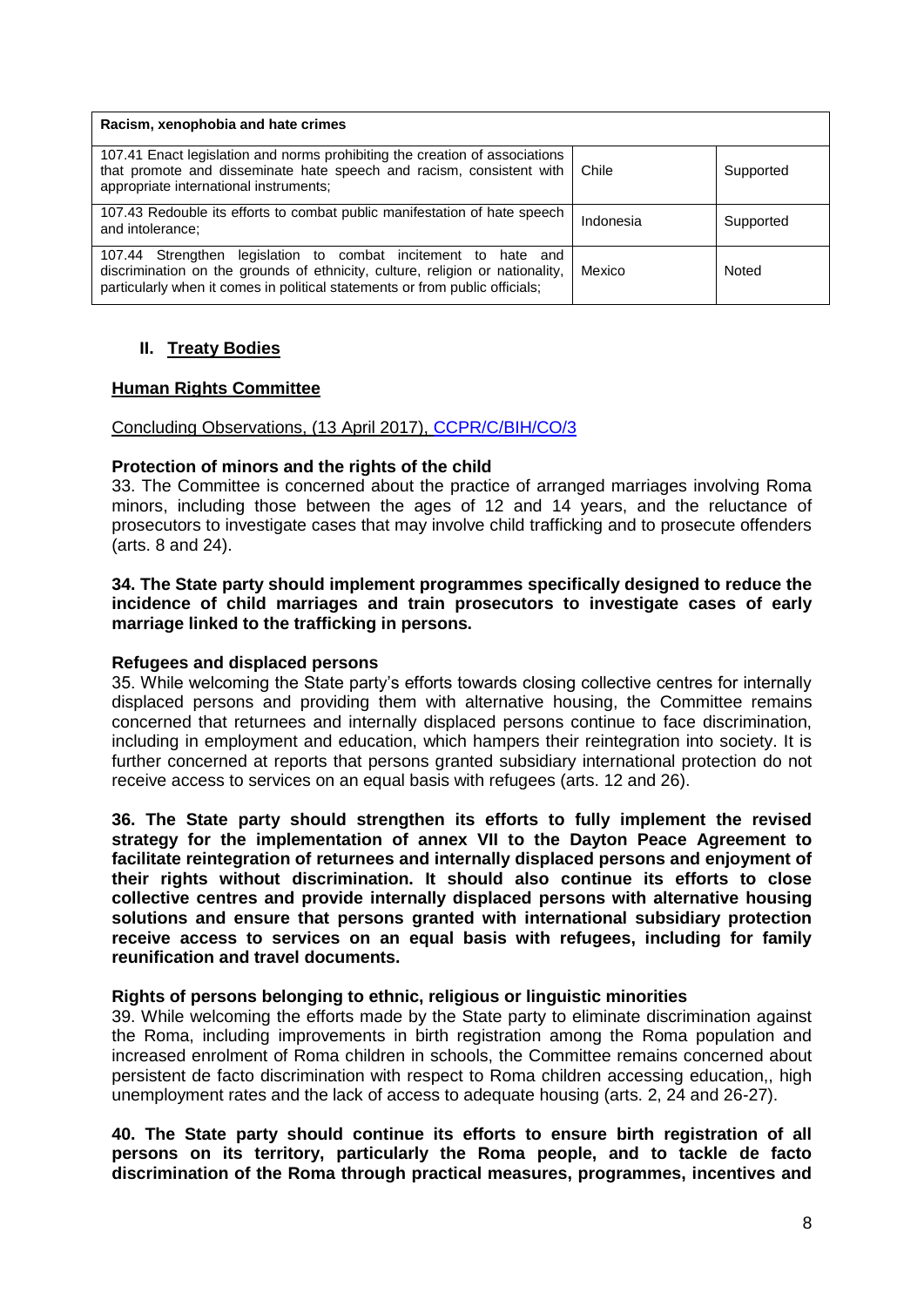**awareness-raising initiatives to ensure full enjoyment of all their rights under the Covenant.**

## **Committee against Torture**

## Concluding Observations, (22 December 2017), [CAT/C/BIH/CO/6](https://tbinternet.ohchr.org/_layouts/treatybodyexternal/Download.aspx?symbolno=CAT/C/BIH/CO/6&Lang=En)

### **Refugees and non-***refoulement*

28. The Committee is concerned at the extremely low rate of successful asylum applications in the State party and notes with concern that no refugee status was granted in 2015 and 2016. While the domestic legislation on asylum provides for access by refugees and asylum seekers to their rights, the Committee is concerned that, in practice, inadequate legal aid and low quality interpretation service prevent asylum seekers from accessing the asylum procedure and being identified at an early stage. The Committee notes with concern that, in 2016, 42 per cent of asylum seekers applied for asylum only after they had been placed in an immigration detention facility. The Committee is also concerned at information received that the State party detains asylum seekers whose asylum applications are pending and that neither the appeal proceedings before the Court of Bosnia and Herzegovina nor the Constitutional Court have automatic suspensive effect on a deportation order (arts. 2–3 and 16).

29. **The State party should ensure full protection from** *refoulement* **by establishing the necessary legal and administrative safeguards and remedies in forced return procedures and thereby guarantee at all times that no person in need of international protection will be returned to a country where he or she is in danger of being subjected to acts of torture or cruel, inhuman or degrading treatment, conditions or punishment. To that end, the State party should:** 

(a) **Facilitate access to a prompt and fair individualized refugee determination procedure, including by ensuring a timely identification of asylum seekers and by providing training to border police and immigration officials on promptly providing information on the right to seek asylum;**

(b) **Guarantee, in law and in practice, access to independent, qualified and free legal assistance and interpretation services for asylum seekers throughout the asylum procedure;** 

(c) **Enhance the capacity of immigration officials to thoroughly assess countryof-origin information and apply reasonable standards of proof of persecution faced by asylum applicants;** 

(d) **Refrain from detaining refugees, asylum seekers and undocumented migrants for prolonged periods and use detention only as a measure of last resort and for as short a period as possible, including by promoting alternatives to detention.**

### **Committee on Enforced Disappearances**

Concluding Observations, (3 November 2016), [CED/C/BIH/CO/1](https://tbinternet.ohchr.org/_layouts/treatybodyexternal/Download.aspx?symbolno=CED/C/BIH/CO/1&Lang=En)

### **Non-***refoulement*

29. The Committee observes that domestic law does not yet provide for an explicit prohibition against carrying out an expulsion, return, surrender or extradition where there are substantial grounds for believing that the person would be in danger of being subjected to enforced disappearance (art. 16).

**30. The Committee recommends that the State party incorporate into its domestic legislation an explicit prohibition against carrying out an expulsion, return, surrender**